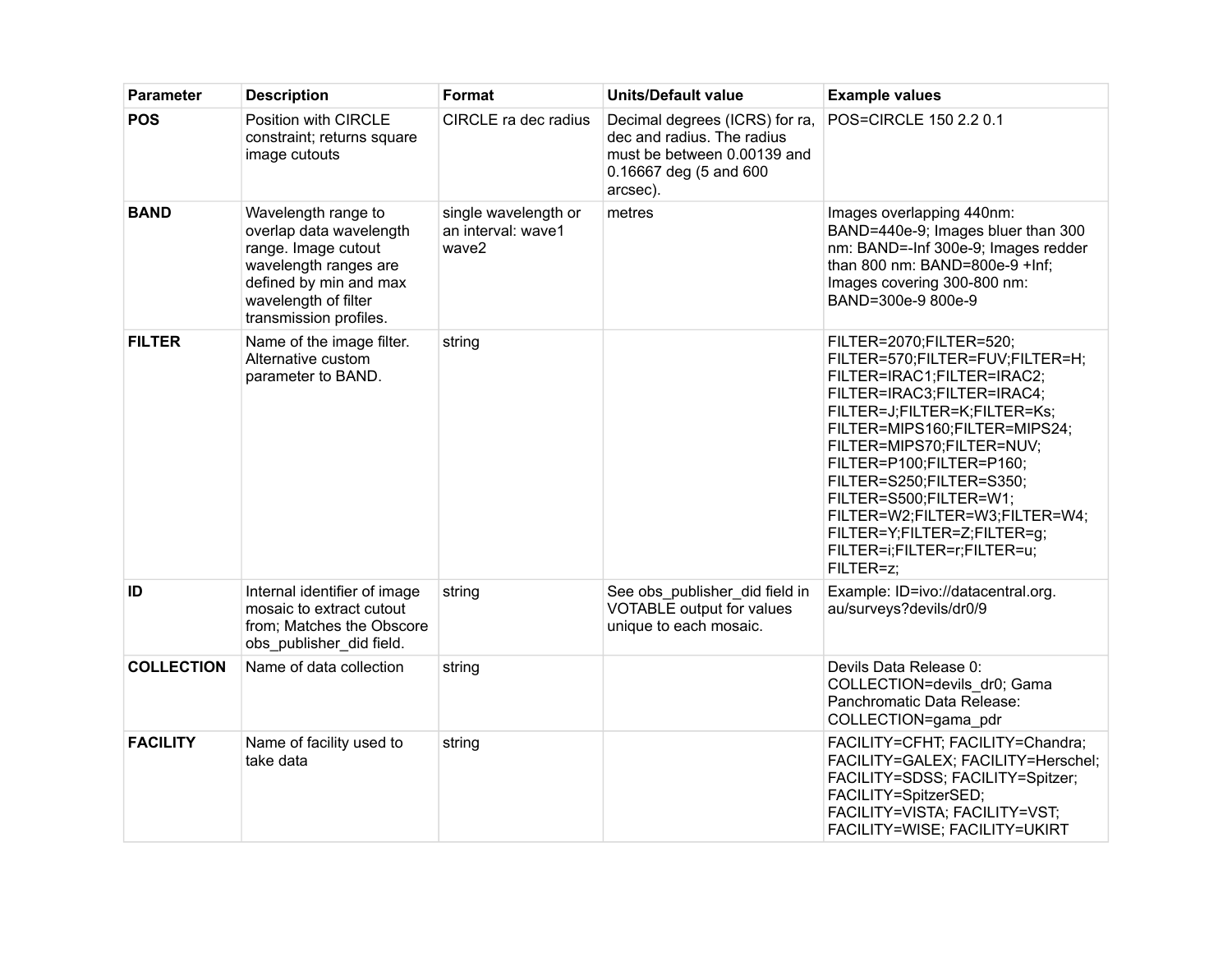| <b>DPTYPE</b>     | Type of data to be<br>searched. Currently all are<br>'image' type.                                           | string                                                                                             | image | DPTYPE=image; DPTYPE=cube                                                                                                                                                         |
|-------------------|--------------------------------------------------------------------------------------------------------------|----------------------------------------------------------------------------------------------------|-------|-----------------------------------------------------------------------------------------------------------------------------------------------------------------------------------|
| <b>CALIB</b>      | Calibration level of the data; integer<br>Currently all data are level<br>'3' (enhanced data product).       |                                                                                                    | 3     | CALIB=0; CALIB=1; CALIB=2; CALIB=3                                                                                                                                                |
| <b>FORMAT</b>     | Format of the image cutout<br>returned by the service<br>linked to in the access url<br>field.               | string                                                                                             | fits  | FITS: FORMAT=application/fits;<br>FORMAT=fits. PNG:<br>FORMAT=image/png; FORMAT=png.<br>VOTABLE: FORMAT=application/x-<br>FORMAT=votable+xml;<br>FORMAT=text/xml; FORMAT=votable. |
| <b>MAXREC</b>     | Maximum number of<br>records to return in query.<br>Results are truncated to<br>MAXREC rows.                 | integer                                                                                            |       | Special case to return only metadata<br>about SIA service: MAXREC=0                                                                                                               |
| PNG_SCALE         | Scale to apply to the data.<br>PNG SCALE and all other<br>PNG parameters only<br>apply to PNG format output. | string                                                                                             | log   | PNG_SCALE=log; PNG_SCALE=linear;<br>PNG SCALE=asinh;<br>PNG SCALE=atan; PNG SCALE=sqrt                                                                                            |
| PNG_LOCUT         | Low limit to clip the data<br>before applying the scaling.                                                   | float; Must be between   0.4<br>$0.0$ and $1.0$ ;<br>PNG LOCUT must be<br>less than<br>PNG MAXCUT. |       |                                                                                                                                                                                   |
| <b>PNG_MAXCUT</b> | High limit to clip the data<br>before applying the scaling.                                                  | float; Must be between 0.995<br>$0.0$ and $1.0$ ;<br>PNG MAXCUT must<br>be more than<br>PNG_LOCUT. |       |                                                                                                                                                                                   |
|                   | <b>PNG_STRETCH</b> Number to multiply the data<br>before applying the scaling.                               | string "auto"; float<br>otherwise                                                                  | auto  | PNG STRETCH=auto;<br>PNG STRETCH=1.5                                                                                                                                              |
| PNG_CMAP          | Colour map                                                                                                   | string                                                                                             |       | PNG_CMAP=gist_gray;<br>PNG CMAP=afmhot;<br>PNG CMAP=viridis;<br>PNG CMAP=plasma;<br>PNG_CMAP=inferno;<br>PNG CMAP=magma                                                           |